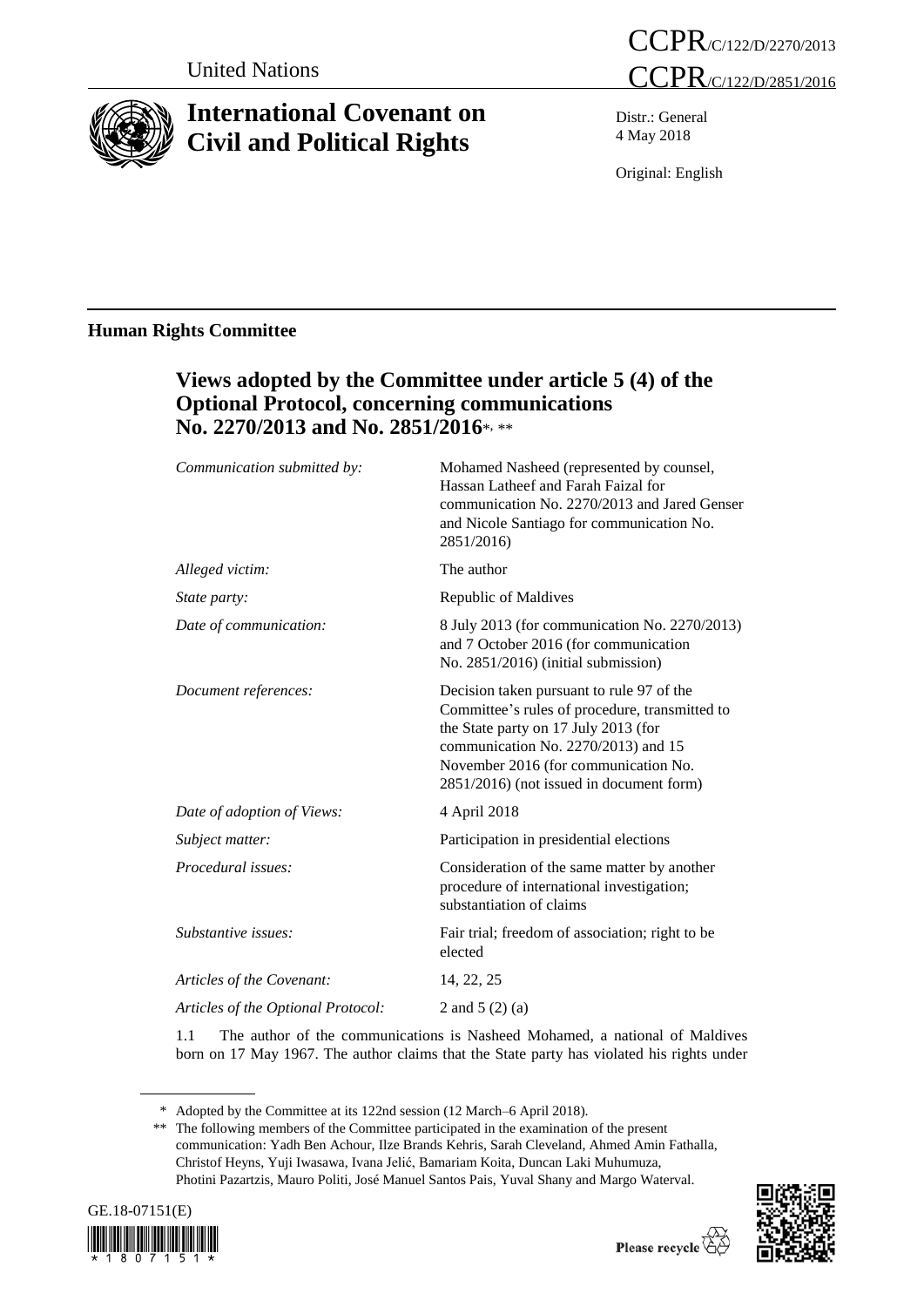articles 14, 22 and 25 of the Covenant. The Optional Protocol entered into force for the State party on 19 December 2006. The author is represented by counsel.

1.2 On 16 July 2013, pursuant to rule 92 of its rules of procedure, the Committee, acting through its Special Rapporteur on new communications and interim measures, decided not to grant interim measures in respect of communication No. 2270/2013.

1.3 On 4 April 2018, pursuant to rule 94 (2) of its rules of procedure, the Committee decided to deal jointly with communications Nos. 2270/2013 and 2851/2016, submitted by the same author, for decision, in view of their substantial factual and legal similarity.

# **The facts as submitted by the author**

2.1 The author was head of the Maldivian Democratic Party and in October 2008 became the first democratically elected president of Maldives. In 2009, the State party's first-ever multiparty parliamentary elections took place. A majority of the parliamentary seats went to supporters of the defeated former President. The author submits that his administration tried to implement political reforms to secure democracy. However, the judiciary remained largely unchanged and, as a result of the influence of judges loyal to the former President, reluctant to promote judicial reforms. In this connection, the author emphasizes that the Constitution of 2008 stipulated the mechanism for the appointment of an independent judiciary, which was to take place within two years of the Constitution being adopted, and that central to the prescribed reforms was the removal of non-qualified judges. The Judicial Service Commission was responsible for assessing the qualifications of the existing judges and reappointing them at the end of the two-year period. By 7 August 2010, the Judicial Service Commission had reappointed 191 out of the 197 judges and magistrates that had been appointed under the former President.<sup>1</sup>

2.2 On 16 January 2012, the Chief Justice of the Criminal Court in Malé, Judge A.M., was detained by the Maldives National Defence Force in relation to complaints of serious misconduct. The author submits that tension between the executive and the judiciary escalated after this detention, and that the political opposition used that tension against him, alleging that he, as Commander-in-Chief of the Maldives National Defence Force, ordered the then-Minister of Defence to detain Judge A.M. The detention of the judge also led to a period of civil unrest in Maldives.

# *Communication No. 2270/2013*

2.3 The author submits that on 7 February 2012, he was forced to resign from office under the threat of violence against him and domestic unrest caused by his political opponents, and that in practice he was forcibly removed from power by members of the police and the army loyal to the former President, in collusion with the Vice-President, who assumed the presidency for the remainder of the term, which ended in November 2013. He states that his forced resignation was also due to the highly controversial detention of the Chief Justice. On the same day that the author was detained, the Chief Justice of the Criminal Court was released. Subsequently, on an unspecified date, the author was released.

2.4 On 9 October 2012, the author was arrested while campaigning on the island of Fares-Maathodaa and was taken to Dhoonidhoo Prison and charged under article 81 of the Penal Code<sup>2</sup> with allegedly abusing his power by ordering the detention of the Chief Justice. The author submits that this was an attempt to prevent him from successfully campaigning for the presidential elections in November 2013. Later, he was released. Afterwards, the author was subjected to ill-treatment and was continually harassed by the authorities.

<sup>&</sup>lt;sup>1</sup> See A/HRC/23/43/Add.3, paras. 23 and 50; and the Bar Human Rights Committee of England and Wales (BHRC), "The prosecution of former Maldivian president Mohamed Nasheed: report of BHRC's second independent legal observation mission", p. 7.

<sup>&</sup>lt;sup>2</sup> Article 81 stipulates: "It shall be an offence for any public servant by reason of the authority of office he is in to detain or arrest in a manner contrary to law innocent persons. Person guilty of this offence shall be subjected to exile or imprisonment for a period not exceeding three years or a fine not exceeding Rf. 2,000.00."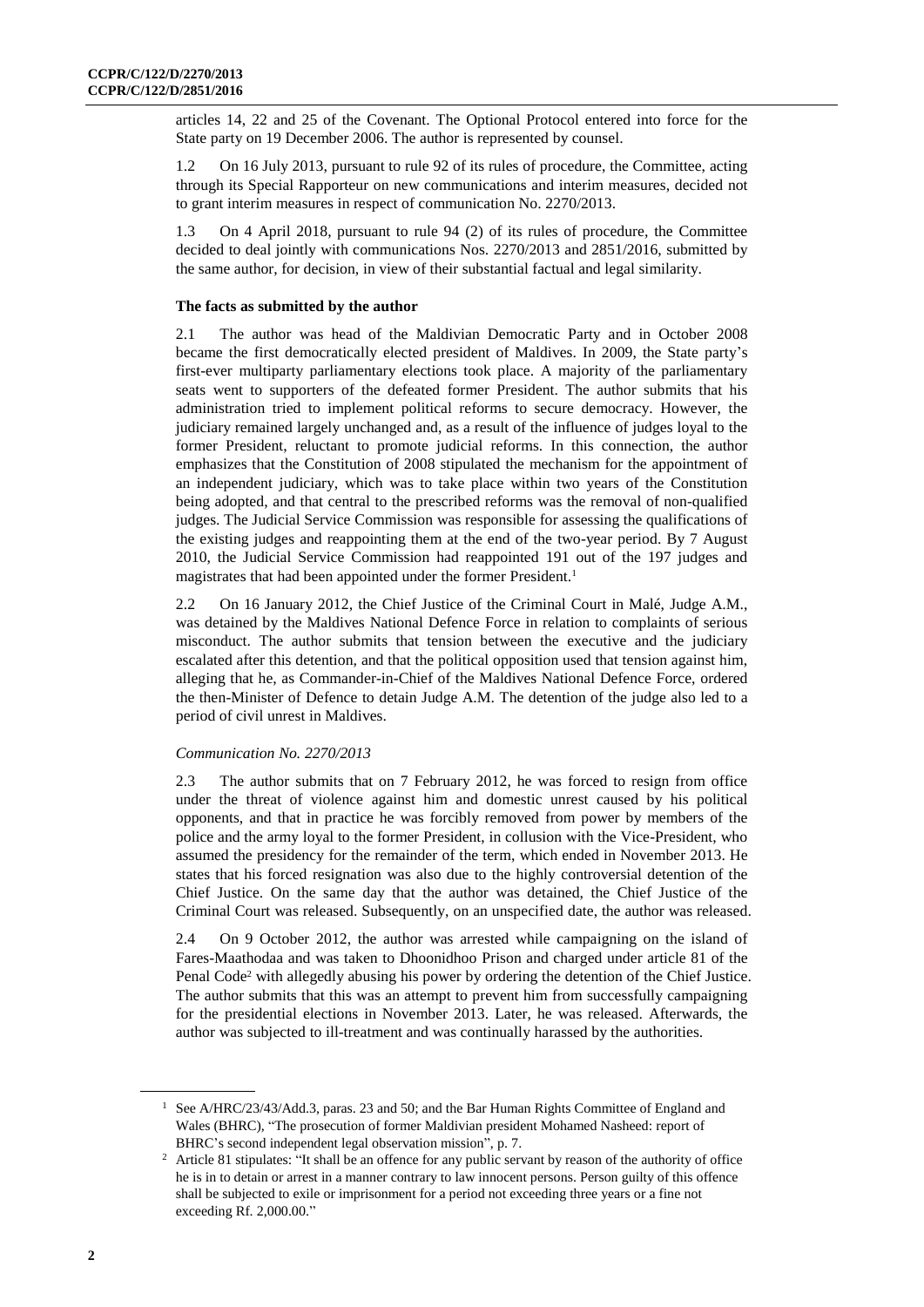2.5 On an unspecified date, the Judicial Service Commission established a special court within Hulhumalé Magistrates' Court (hereinafter referred to as the Magistrates' Court) and appointed three special judges to conduct the author's trial. The author maintains that the Judicial Service Commission was controlled by government parties and governmentaligned individuals, as well as members of the judiciary.

2.6 On 4 November 2012, the author filed an application to the High Court of Maldives and challenged, inter alia, the competence and legality of the Magistrates' Court, as well as the composition of the special bench constituted by the Magistrates' Court to try him, since the special bench had no constitutional basis and was not a valid court.<sup>3</sup> Thereafter, he also filed an application before a Civil Court, requesting a judicial review of the decision of the Prosecutor General to file a criminal complaint against him with the Magistrates' Court rather than with the Criminal Court in Malé. Finally, the author claimed that no prosecution had ever been brought under article 81 of the Penal Code and that the charges against him under that article were discriminatory.

2.7 In parallel, the issue of the competence and legality of the Magistrates' Court was pending in another case unrelated to that of the author, which had been before the Civil Court since 2011. The Supreme Court, upon application by the Judicial Service Commission, took over the case being tried by the Civil Court and ordered the High Court to adjourn its hearing in the author's case, pending the Supreme Court's judgment.

2.8 On 5 December 2012, a majority of the Supreme Court held that the Magistrates' Court had been established in accordance with the law and could operate as a court of law. The Supreme Court stated that although Hulhumalé was considered an administrative division of Malé according to the Decentralisation Act (Law No. 7/2010), it was an island with a large population and no superior court; that the presence of the Magistrates' Court was justified because otherwise residents of Hulhumalé would have to travel to another island to resolve their legal disputes; and that, thus, the Magistrates' Court was a "legitimate court", since the Judicature Act (Law No. 22/2010) stated that justice should be dispensed equally and based on the same principles, hence there was no legal basis to discriminate against the inhabitants of Hulhumalé. The author notes that the deciding vote in the case was cast by the Chief Judge of the Supreme Court, who was also the President of the Judicial Service Commission, the body that established the Magistrates' Court.

2.9 On an unspecified date, the author submitted to the High Court that the criminal proceedings against him were politically motivated, and requested that the proceedings be adjourned, in the public interest, until after the presidential elections in September 2013. However, on 4 February 2013, the High Court stated that it was bound to follow the Supreme Court's decision regarding the Magistrates' Court's "legitimacy" and rejected the author's objections of 4 November 2012. Within hours of the judgment, a summons was issued for the author to appear at the Magistrates' Court on 10 February 2013. The author failed to appear in court and an arrest warrant was issued against him.

2.10 On 5 March 2013, the author was arrested and was imprisoned at Dhoonidhoo Prison when he was due to go on a campaigning trip. The author claims that this arrest, as well as the arrest of 9 October 2012, conveniently coincided with campaigning trips.

2.11 On 6 March 2013, the author was brought before the Magistrates' Court. He requested that his trial be adjourned until after the elections in November 2013. The Court denied the request because the author could not be considered to be a presidential candidate,

<sup>&</sup>lt;sup>3</sup> The author argued, inter alia, that his trial had been moved to a magistrates' court in Hulhumalé, away from the island of Malé. However, the island of Hulhumalé was part of the administrative district of Malé under the competence of the Criminal Court; and the Magistrates' Court had been unconstitutionally formed without an act of Parliament, as required under article 141 (a) of the Constitution. Instead, the Magistrates' Court was established by the Judicial Service Commission, though this was not one of the Judicial Service Commission's powers as stipulated in articles 157 (a) and 159 of the Constitution and section 21 of the Judicial Service Commission Act (Law No. 10/2008). Further, the author argued that the Magistrates' Court bench was composed of three special judges who had been appointed by the Judicial Service Commission unlawfully.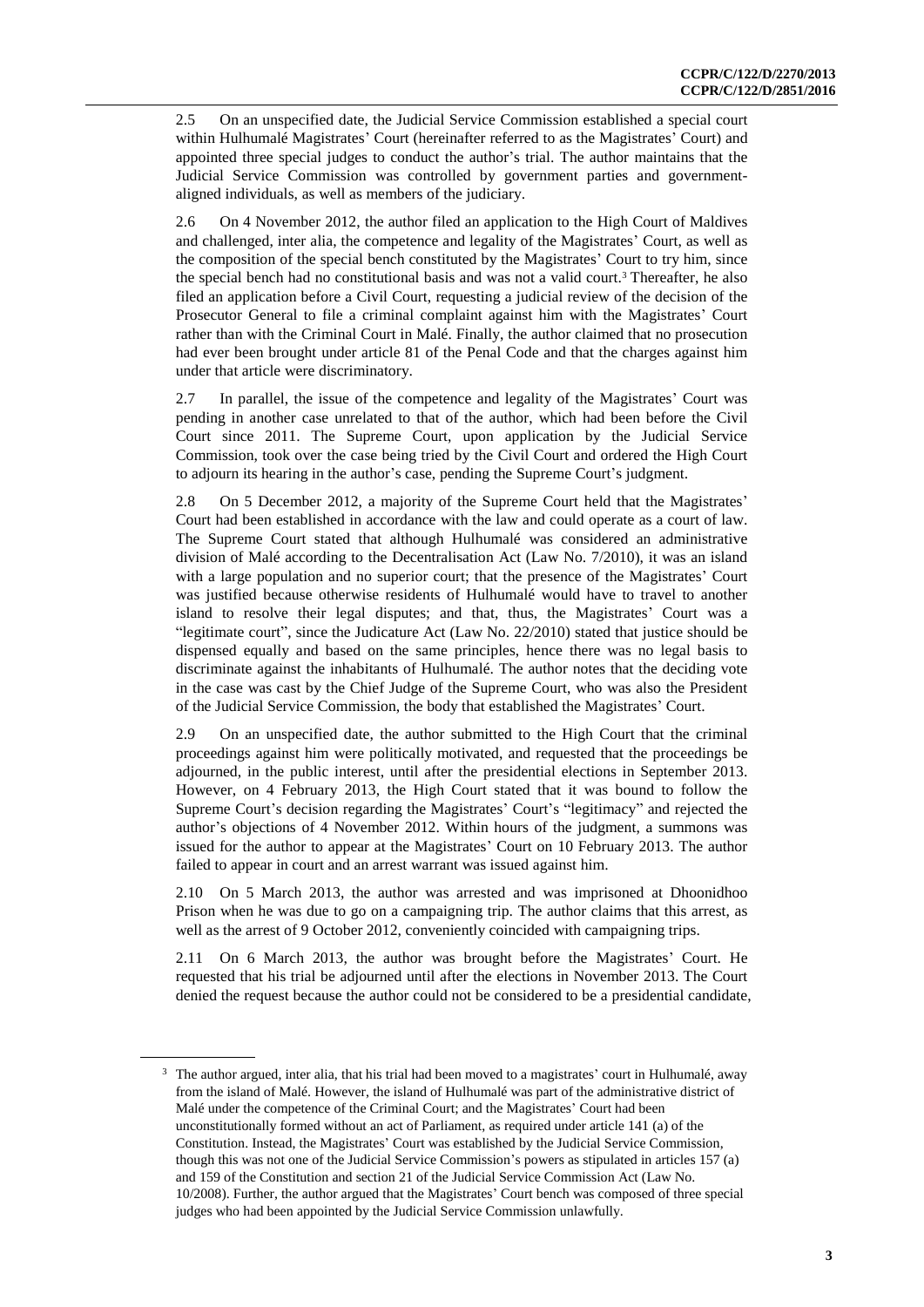as the candidates would not be officially declared by the Elections Commission until July 2013.

2.12 On 24 March 2013, the author filed a petition with the High Court seeking another adjournment of the trial until after the elections. On 31 March 2013, the High Court suspended the author's trial at the Magistrates' Court pending a determination of the legality of the composition of the Magistrates' Court. The author argues that, on several occasions, his requests to travel to islands in Maldives and abroad were refused by the Magistrates' Court and by government agencies such as the Department of Immigration; that on 29 May 2013, a hearing, for which he had had to cut short a campaigning trip, was cancelled three hours before its scheduled start, when a sitting judge took last-minute leave; and that despite his request, he was not provided with a schedule of the court hearings.

2.13 In July 2013, the criminal proceedings against the author for the alleged arrest and detention of the Chief Justice were suspended and no further proceedings took place. At the time that communication No. 2270/2013 was submitted to the Committee, the author claimed that domestic remedies were not effective due to the lack of independence and politicization of the judiciary.

2.14 In November 2013, the presidential elections took place. The author narrowly lost to the current president.

### *Communication No. 2851/2016*

2.15 On 16 February 2015, the Prosecutor General withdrew the suspended criminal charges against the author. However, on 22 February 2015, the author was arrested on new charges of terrorism under article 2 (b) of the Prevention of Terrorism Act 1990<sup>4</sup> for his alleged role in arresting and detaining the Chief Justice of the Criminal Court on 16 January 2012.

2.16 The next day, on 23 February 2015, the author's trial commenced in the Criminal Court in Malé. The author alleges that the judicial proceedings did not observe due process and that the Court displayed a lack of impartiality. By way of illustration, he notes that his lawyers were barred from attending the first day of proceedings because they were supposedly required to register with the Court two days before, even though that was impossible given that the author had only been arrested the previous day. The author's request for a 10-day extension so that his lawyers could prepare his defence was summarily dismissed. All the prosecution's evidence was withheld until the time that it was formally introduced to the Court. When evidence was introduced, there was nothing provided to show that the author had actually ordered the arrest of the Chief Justice of the Criminal Court in Malé, nor were there any arguments made explaining how a lawful arrest qualified as "terrorism". The author's opportunity to cross-examine witnesses was limited and he was not permitted to call witnesses in his defence. Faced with these challenges, on 8 March 2015 his lawyers felt compelled to withdraw from the case, believing that their continued representation of him would violate applicable rules of professional responsibility. The Court carried on with the trial, ignoring the author's repeated requests for new legal counsel. On 13 March 2015, less than three weeks after he had been arrested and charged, the author was convicted and sentenced to 13 years' imprisonment with no opportunity for parole or supervised release. The author submits that this verdict was based solely on the evidence presented by the Prosecutor.

2.17 Although the author's counsel had indicated in writing on 15 March 2015 that they intended to appeal, the Criminal Court failed to provide them with the trial record until 24

<sup>4</sup> Article 2 of the Act lists acts and activities that shall be construed as acts of terrorism, and article 2 (b) stipulates that included among such acts and activities is "the act or the intention of kidnapping or abduction of person(s) or of taking hostage(s)". Article 6 (b) stipulates as follows: Any person(s) found guilty of an act of terrorism, without loss of life, shall be sentenced to between 10 and 15 years' imprisonment or banishment. The same penalty shall be passed on those found guilty of complicity in the crime. Person(s) found guilty of abetting and/or privy to such information shall be sentenced to between 3 and 7 years' imprisonment or banishment.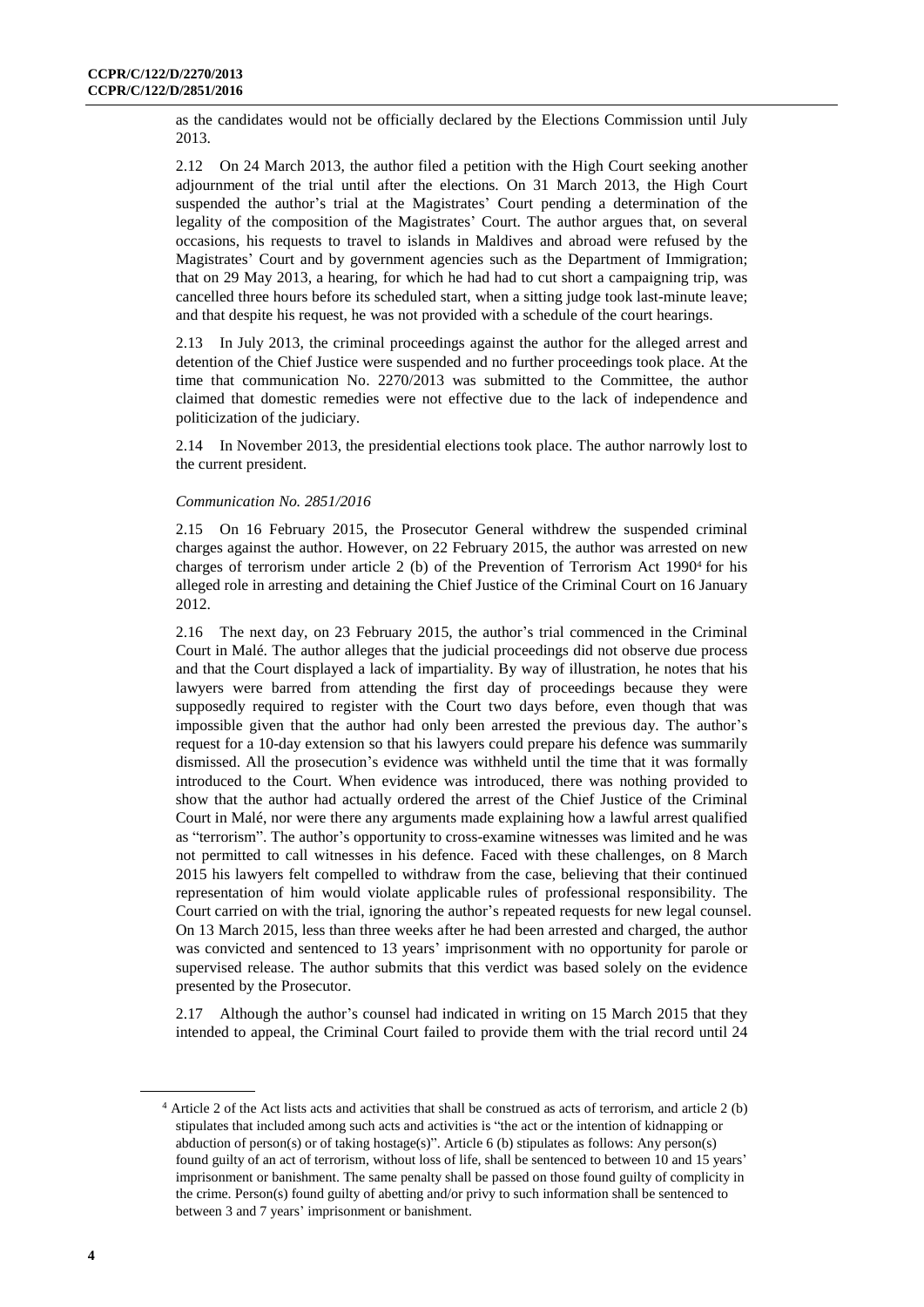March  $2015 - 11$  days after the verdict. Therefore, the author was substantively unable to lodge an appeal within the 10-day deadline established by the Judicature Act.

2.18 On 30 March 2015, the People's Majlis (the country's parliament) passed the Bill on Amendment to the Prison and Parole Act,<sup>5</sup> banning all prisoners from holding leadership positions in political parties.

2.19 In April 2015, the author submitted his case to the Working Group on Arbitrary Detention. On 4 September 2015, the Working Group found that the deprivation of liberty of the author was in contravention of articles 9, 14, 19, 22 and 25 of the Covenant and was therefore arbitrary, and requested the State party to take the necessary steps to remedy the author's situation.<sup>6</sup> The Working Group considered that the adequate remedy would be to release the author immediately and grant him compensation in accordance with article 9 (5) of the Covenant.

2.20 In September 2015, the Prosecutor General filed an appeal on the author's behalf before the Supreme Court, though not at his request. The author responded by filing his own appeal to the Supreme Court on 20 December 2015. However, the Supreme Court only heard the Prosecutor General's appeal. On 27 June 2016, the Supreme Court confirmed the author's conviction. The author submits that none of the arguments raised by him were addressed by the Supreme Court. The Supreme Court found that the author had had adequate time to prepare a defence during the criminal proceedings, even though he had only had a total of 19 days from the time that the Prosecutor had brought the new charges of terrorism until his conviction. The Court reasoned that the author, and his lawyers who had represented him since the original criminal proceedings, had known since 2012 that he was accused of the alleged illegal detention of a Chief Justice.

2.21 The author argues that international organizations, States and well-known nongovernmental organizations (NGOs) expressed their concerns about the lack of a fair trial in the author's case,<sup>7</sup> and that due to international pressure, the author was released on medical leave in January 2016 and was permitted to travel to the United Kingdom of Great Britain and Northern Ireland for treatment. On 19 May 2016, the author was granted political asylum by the United Kingdom. The author also submits that at the time that his second communication was submitted to the Committee, his sentence had not been commuted and he was still considered a criminal convicted of terrorism and all other restraints on his liberty were in effect, including restrictions on his right to participate in political elections. As a result, he is subject to a 16-year disqualification from running for political office under the Constitution, and he is banned from holding a leadership position in a political party, under an amendment to the Prison and Parole Act.

2.22 The author claims that all domestic remedies available in the State party have been exhausted. At the time that communication No. 2851/2016 was submitted to the Committee, the Supreme Court had not made a decision on whether to grant leave for the appeal submitted by the author, and it was not likely that they would do so, given the already prolonged process and elaborate machinations that characterized the author's case.

<sup>5</sup> Law No. 14/2013. Section 63 of the Law provides that: "Apart from being a general member of a political party and/or organizations, a person convicted of an offence and serving a jail term shall not have the right to hold office of or participate in any activities organized by the said political party and/or organization for the duration of the sentence served."

<sup>6</sup> See A/HRC/WGAD/2015/33, paras. 97–98.

<sup>7</sup> The author refers to the Office of the United Nations High Commissioner for Human Rights (OHCHR) press release entitled "Conduct of trial of Maldives ex-President raises serious concerns", United Nations High Commissioner for Human Rights, 18 March 2015; OHCHR, press briefing note on Maldives, 1 May 2015, and see also https://news.un.org/en/story/2015/05/497632-maldives-un-rightsoffice-says-trial-former-president-politicized-unfair; the press release of the Special Rapporteur on the independence of judges and lawyers, of 19 March 2015; European Parliament resolutions No. 2015/2662(RSP) of 30 April 2015, and No. 2015/3017(RSP); European Union, statement by the Spokesperson on the conviction of former President of the Maldives Mohamed Nasheed, 14 March 2015; Transparency International, "Transparency Maldives concerned about legal process for trial of former President Nasheed", 16 March 2015; and International Commission of Jurists, "Maldives: grossly unfair Nasheed conviction highlights judicial politicization", 26 March 2015.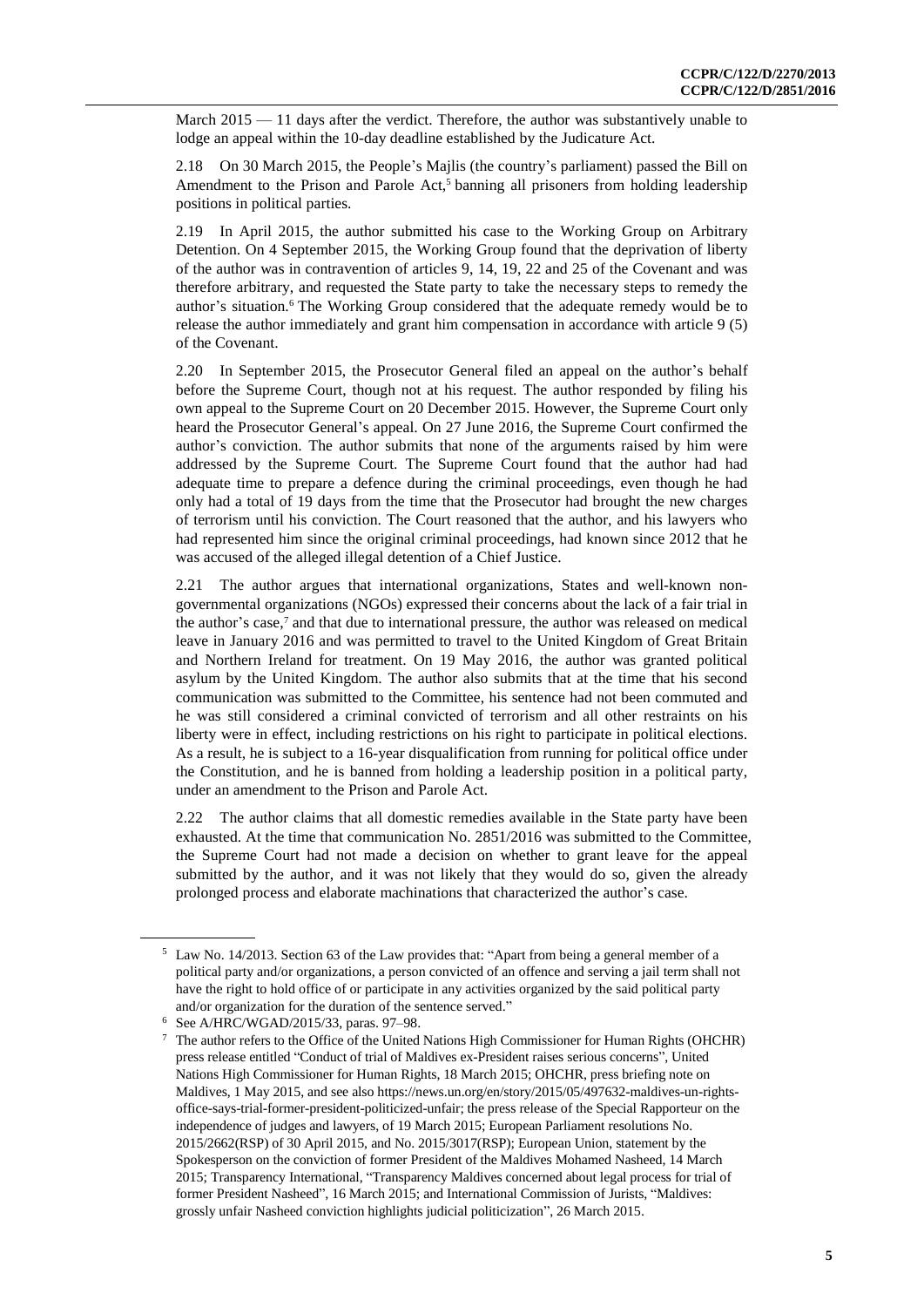#### **The complaint**

3.1 The author claims that the State party has violated his rights under articles 14, 22 and 25 of the Covenant. He claims that his rights under article 14 of the Covenant were violated in the initial criminal proceedings in which he was charged under article 81 of the Penal Code, since he was tried by a biased and non-independent court. Moreover, he was not treated equally before the courts due to his political status. The author submits that the judiciary, including the Supreme Court, lacked independence. Likewise, the composition of the Judicial Service Commission was inadequate and very politicized, affecting the independence and impartiality of the judiciary.<sup>8</sup> He also refers to the report of the Special Rapporteur on the independence of judges and lawyers, and points out its conclusion that the constitutionality of the Magistrates' Court was questionable and that the bench of judges that was constituted to hear the author's case also seemed to have been set up in an arbitrary manner, without following procedures prescribed by law.<sup>9</sup>

3.2 The original criminal proceedings against the author were politically motivated and were instituted in order to prevent him from running in the 2013 presidential elections. In the particular circumstances of his case, the prosecution amounted to a violation of his rights under article 25 of the Covenant. The judicial proceedings against him were used as a means of preventing him from campaigning for elections and, together with the measures imposed on him, were a form of unreasonable restriction upon his ability to take part in the conduct of public affairs. In this connection, the author notes that he was arrested on 9 October 2012 during a campaign trip on the island of Fares-Maathodaa, and he was brought to Dhoonidhoo Prison on 5 March 2013, just prior to his departure for another campaigning trip; that the Magistrates' Court and the Department of Immigration denied his requests to be authorized to travel to other islands and abroad in connection with the political campaign; that on 29 May 2013 the High Court unexpectedly cancelled the hearing three hours before it was due to begin, even though he had come back to Malé to attend it, cutting short his campaign trip in Raa Atoll; and that the judicial authorities denied his request to be given the schedule of the court hearings so that he could plan his campaigning trips accordingly.<sup>10</sup> He also points out that a former minister responsible for human rights in Maldives stated in a letter addressed to the Chief Justice, A.F.H., that she had been asked by a Supreme Court judge to file a case against the author to prevent him from running for the presidency in 2013.

3.3 Furthermore, the author claims that his right to stand for elections under article 25 of the Covenant was also arbitrarily and unreasonably restricted as a result of his arbitrary detention, prosecution and conviction on charges of terrorism, without a fair trial (see para. 2.16 above).<sup>11</sup> Those judicial proceedings amounted, in practice, to political persecution of the author by the then-President of the State party.<sup>12</sup> The author refers to the Committee's general comment No. 25 (1996) on participation in public affairs and the right to vote and notes that any conditions applied to the exercise of the rights protected by article 25 of the Covenant should be based on objective and reasonable criteria and established by law. Additionally, persons who are otherwise eligible to stand for election "should not be excluded by unreasonable or discriminatory requirements … or by reason of political affiliation".<sup>13</sup> In his case, due to the sentence of 13 years of imprisonment for the crime of terrorism, the author was prohibited from running for political office. The author adds that the political context in which the Bill on Amendment to the Prison and Parole Act was passed by the People's Majlis on 30 March 2015 suggests that the amendment specifically targeted him, as the main political opponent of the President of Maldives, in particular given that it was put through the legislature only two weeks after his conviction. The author has essentially been subjected to a 16-year disqualification from running for political office,

<sup>8</sup> The author refers to A/HRC/23/43/Add.3, paras. 39, 41 and 44; and CCPR/C/MDV/CO/1, para. 20.

<sup>9</sup> See A/HRC/23/43/Add.3, paras. 30–32.

<sup>&</sup>lt;sup>10</sup> The author refers to the report of the Bar Human Rights Committee of England and Wales entitled "The prosecution of former Maldivian president Mohamed Nasheed: report of BHRC's second independent legal observation mission" (see footnote 1 above).

<sup>&</sup>lt;sup>11</sup> See footnote 7 above.

<sup>&</sup>lt;sup>12</sup> The author refers to Working Group on Arbitrary Detention opinion No. 33/2015, para. 97.

<sup>&</sup>lt;sup>13</sup> The author refers to the Committee's general comment No. 25, paras. 4 and 15.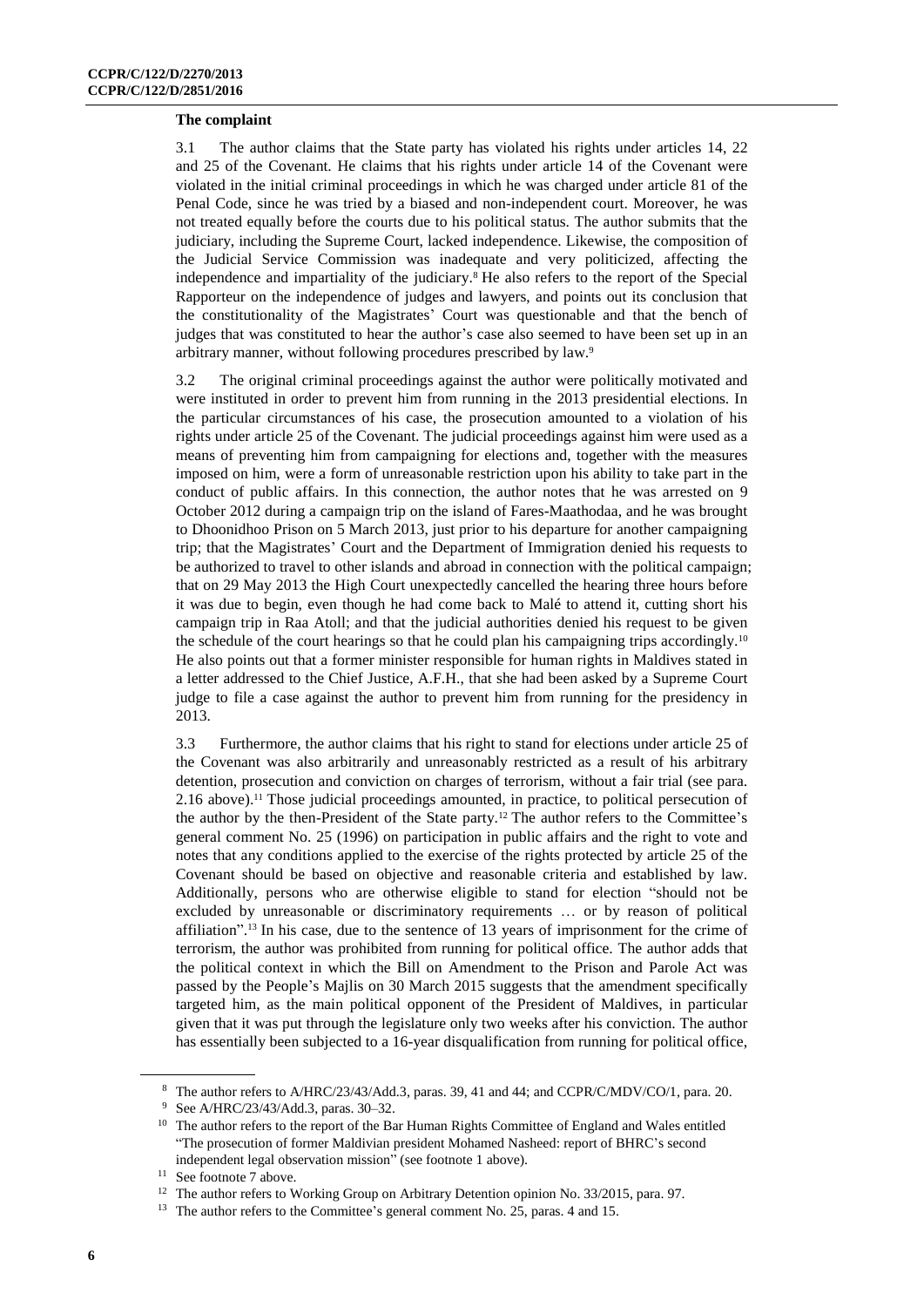as the Constitution prohibits individuals who have completed a prison sentence of more than one year from running until three years after their release.<sup>14</sup> Therefore, he will be unable to participate in presidential elections until after 2031. By comparison, if he had been convicted under the initial charges, of 2012, he would have only been barred from running for political office until 2021. The author refers to the findings of the Working Group on Arbitrary Detention and argues that his conviction and detention in March 2015 on charges of terrorism were arbitrary, and that during the trial the authorities failed to provide any supporting evidence for his conviction. <sup>15</sup> Furthermore, the Working Group concluded that there had been a violation of the author's rights to freedom of opinion and expression, freedom of association, and freedom of political participation, under articles 19, 22 and 25 of the Covenant, and that the author had been targeted on the basis of his political opinions.<sup>16</sup>

3.4 The author maintains that if the underlying basis for a restriction on political participation is a criminal conviction that is later found to be arbitrary, this creates a prima facie presumption of unreasonableness for the purposes of article 25 of the Covenant.<sup>17</sup> In his case, the Working Group on Arbitrary Detention found his conviction, sentence and detention to be arbitrary. In this regard, the author requests the Committee to accept the Working Group's findings as valid in order to proceed to the examination of his claims under article 25. Against this background, he concludes that his arbitrary conviction and sentence are not reasonable and that they have been applied as a means to prevent him from participating in the presidential elections. The State party's actions are targeted and systematic, and have been used to discredit the author's image, suppress his involvement in national politics, silence his voice, and ultimately prevent him from participating in the 2018 presidential elections.<sup>18</sup>

3.5 The author claims that his right to freedom of association under article 22 of the Covenant has also been arbitrarily restricted due to his terrorism conviction and the adoption of the Bill on Amendment to the Prison and Parole Act. This amendment effectively bans him, as the principal political opponent of the current president, from leading his political party. He also claims that the bill was passed specifically to target him.

#### **State party's observations on admissibility and the merits**

4.1 On 13 December 2017, the State party submitted its observations on the admissibility and the merits of communication No. 2851/2016, only. The State party maintains that the communication is manifestly ill-founded, since the author's allegations are factually incorrect and his detention is justified and in accordance with domestic and international law. Thus, since the detention of the author cannot be deemed arbitrary, the restrictions on his rights to political participation and freedom of association are justified and reasonable.

4.2 The State party maintains that contrary to the allegation made by the author, on 7 February 2012 he voluntarily resigned from office.<sup>19</sup>

4.3 Concerning the criminal proceedings against the author, the State party notes that upon appeal, on 27 June 2016, the Supreme Court ruled, inter alia, that the author had been

<sup>&</sup>lt;sup>14</sup> Article 109 (f) of the Constitution.

<sup>&</sup>lt;sup>15</sup> The author refers to Working Group on Arbitrary Detention opinion No. 33/2015, paras. 94–95 and 110–112.

<sup>&</sup>lt;sup>16</sup> The author refers to Working Group on Arbitrary Detention, opinion No. 33/2015, para. 98; the 13 March 2015 statement on the trial of former President Nasheed in Maldives, by the spokesperson of the Department of State of the United States of America; and Amnesty International, "Maldives: 13 year sentence for former president 'a travesty of justice'", 13 March 2015.

<sup>17</sup> The author refers to *Dissanayake v. Sri Lanka* (CCPR/C/93/D/1373/2005), para. 8.5; *Chiiko Bwalya v. Zambia* (CCPR/C/48/D/314/1988); and *Sudalenko v. Belarus* (CCPR/C/100/D/1354/2005).

<sup>&</sup>lt;sup>18</sup> The author refers to Working Group on Arbitrary Detention opinion No. 33/2015, para. 97. See also footnote 7 above.

<sup>&</sup>lt;sup>19</sup> The State party refers to the report of the Commission of National Inquiry, of 30 August 2012, and maintains that its findings were endorsed by the Commonwealth, the European Union, the Foreign and Commonwealth Office of the United Kingdom, and the Department of State of the United States.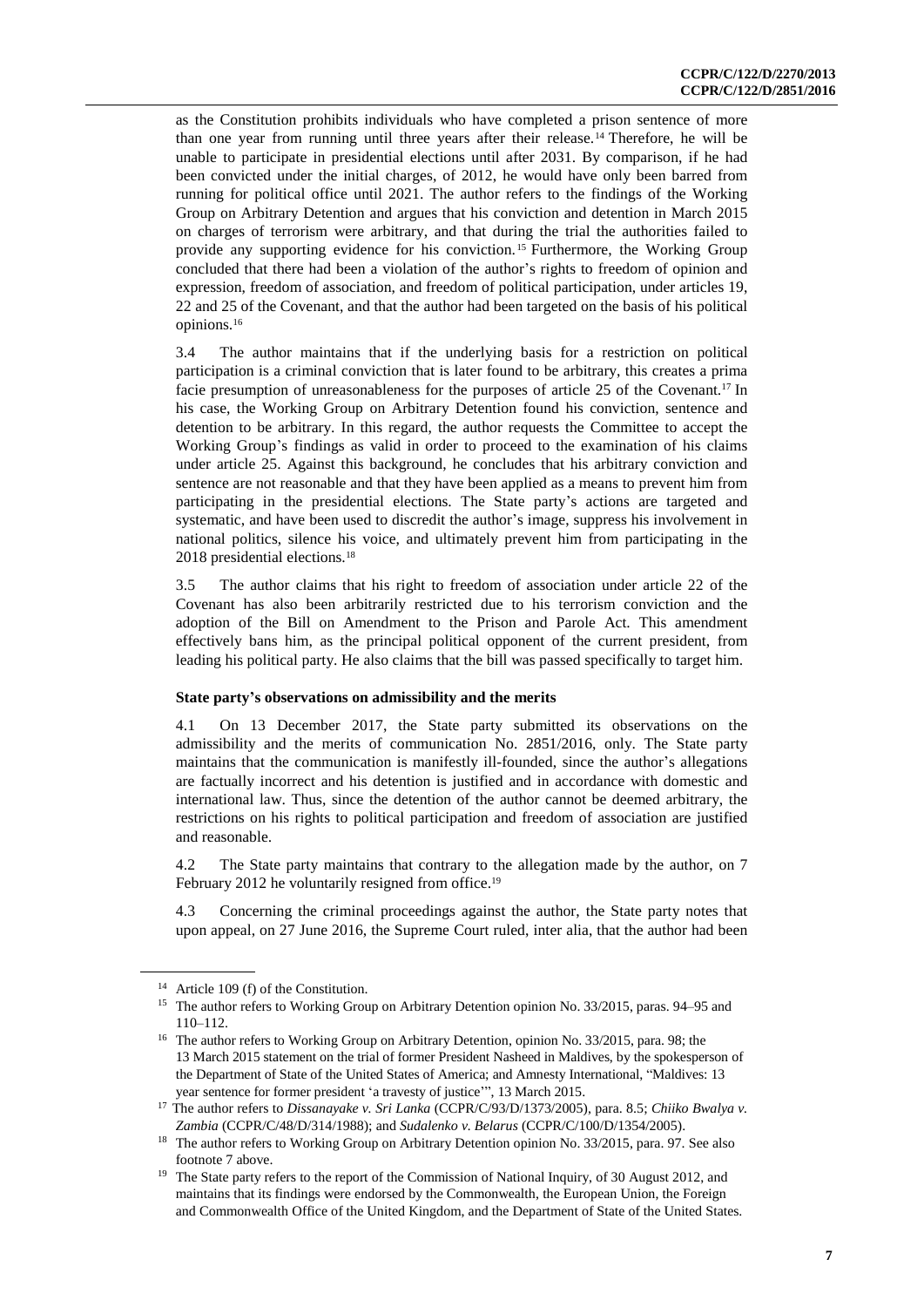afforded the right to adequate time and facilities to prepare his defence, including being assisted by legal counsel of his own choosing, and had been afforded a fair trial. The Supreme Court also stated that as he had failed to exercise his right to appeal within the stipulated period, the merits of the trial court judgment had become final. It also upheld the High Court's decision not to grant leave for the appeal lodged by the Prosecutor General, based on the fact that it was the Prosecutor General and not the author who lodged the appeal.

4.4 The State party points out that the author's allegations under articles 22 and 25 of the Covenant are founded upon the opinion rendered by the Working Group on Arbitrary Detention. Nevertheless, the State party does not accept the Working Group's finding that the author's detention was arbitrary and in breach of international law. In this regard, the State party provides detailed objections to the Working Group's finding, and requests the Committee to "deliberate" on the issues raised by the author in his communication with respect to his arrest, detention, trial and conviction, separately from the opinion of the Working Group. Notably, the State party submits that the decision to convict the author was in accordance with the law, as he had used the military illegally to abduct a serving judge of the Criminal Court and hold him incommunicado for 21 days. Although the author denies unlawful arrest of the judge to the Committee, this does not align with various public statements that he delivered, admitting that the arrest had been made in response to his wishes.<sup>20</sup> The State party also maintains that a wealth of documentary evidence was put forward at trial and a number of witnesses were heard before the author was convicted.

4.5 The State party maintains that the author was afforded a fair trial. The arrest warrant against him was issued by the Criminal Court upon request from the Prosecutor General, pursuant to the powers accorded to the Prosecutor General under article 223 (e) of the Constitution and under section 15 of the Prosecutor General's Act (Law No. 9/2008). All measures were taken to ensure the independence of the court, as well as of the bench hearing of the author's case, at all stages of the proceedings.

4.6 The author's allegation that his lawyers were barred from attending the first day of proceedings is unfounded. His lawyers failed to appoint and register themselves as legal counsel two days prior to the hearing, as is required under regulation No. 02/2014 (the regulation on trial advocacy) of the Criminal Court of Maldives, formulated pursuant to the Judicature Act (Law No. 22/2010). Had counsel complied with the registration requirements, they would have been afforded every opportunity to act for and represent the author throughout the trial and subsequent appeals.

4.7 The author was given adequate time to prepare his defence. The State party notes that the facts date back to February 2012 and that the prosecution's evidence was served on the author and his legal representatives during the first set of proceedings. The author and his legal team, which remained unchanged, had been given a great deal of time to prepare for trial. The only material change was the legal qualification of the charge as an offence of terrorism.

4.8 Concerning the length of the proceedings, the State party maintains that the author had previously filed an application, on 27 April 2014, requesting that the Criminal Court speed up the proceedings. It is therefore rather paradoxical that he would subsequently argue that the proceedings were rushed. Moreover, since the author had demonstrated his unwillingness to cooperate with the relevant authorities, a speedy trial was required.

4.9 The Criminal Court did not impede the author from cross-examining prosecution witnesses, but put reasonable limitations on questions that were deemed irrelevant being put to the witnesses. Likewise, the author was not prevented from calling any witness in his defence. After it became evident to the Court that none of the witnesses presented by him were able to give evidence as to the circumstances of the case, the Court ruled that the

<sup>20</sup> The State party refers, inter alia, to an interview given to BBC during the *Hardtalk* programme, broadcast on 14 February 2012.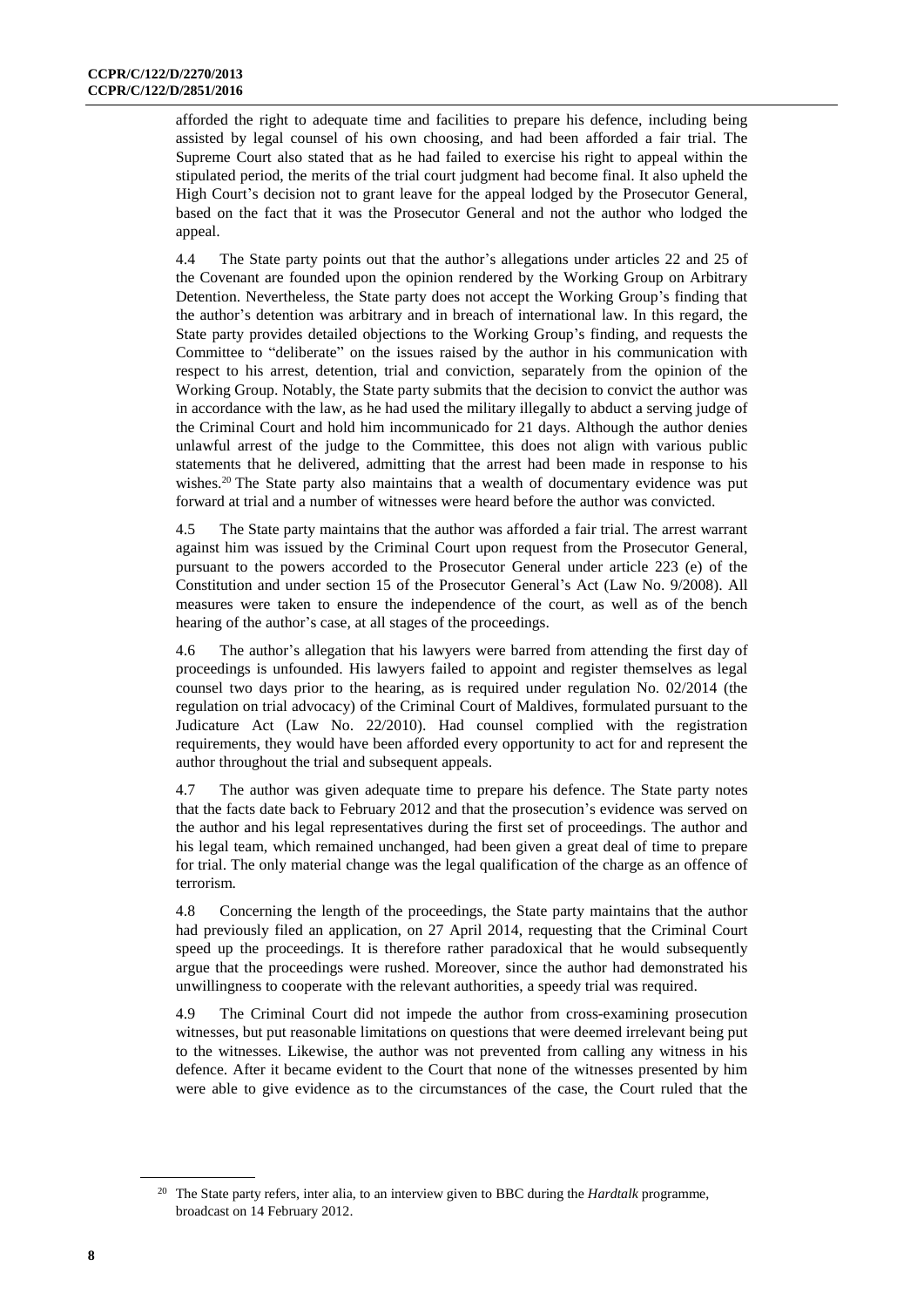witnesses proposed by the author were not relevant to the charges.<sup>21</sup> Although the Court did not prevent him from calling additional witnesses, he failed to do so.

4.10 Under the law of the State party, any convicted person has the right to appeal to the High Court within 10 working days of the judgment being passed, and subsequently to appeal against the High Court's decision, within 60 working days, to the Supreme Court. The author was convicted on 13 March 2015 by the Criminal Court, which gave him until 29 March 2015 to lodge his appeal at the High Court. However, he refused to avail himself of that right, let the appeal period lapse, and instead requested the Prosecutor General to file an appeal on his behalf on 30 July 2015. The State party notes that subsequent to the Prosecutor General's appeal to the Supreme Court, the author also appealed his conviction, on the basis of substantive legal errors and procedural violations, and that at the point that the State party's observations were submitted to the Committee, the Supreme Court had not made a decision on whether to grant leave for that appeal.

4.11 With regard to the author's allegations of violations of articles 22 and 25 of the Covenant, the State party maintains that pursuant to article 109 (f) of the Constitution<sup>22</sup> as well as to the Presidential Elections Act (Law No. 12/2008), the author's current conviction results in his disqualification from running in the presidential elections for the term of his sentence and for an additional three years. The State party also notes that the charges brought against the author were lodged by the Prosecutor General, who is independent and impartial in the course of his or her duty. Notably, the review in the charges in 2012, from charges of "illegal detention" to charges of "terrorism", were not politically motivated, but commensurate with the acts he had committed (see para. 4.4 above).

4.12 The amendment to the Prison and Parole Act (Law No. 10/2015) — the first amendment to the Prison and Parole Act (Law No.  $14/2013$ ) — was not specifically targeted at hindering the author's political activity and participation. Moreover, the amendment affords the author the right to political participation and freedom of association, as it allows him to be a member of a political party. In this connection, the State party points out that similar restrictions on civil liberties are exercised in all jurisdictions as a consequence of a criminal conviction, and that such limitations are necessary in democratic societies to ensure public order and accountability and to safeguard the public interest.

4.13 The author still has the opportunity to request clemency, which, if granted, will make him eligible to run for president. He becomes eligible to request leniency for his sentence under the Clemency Act (Law No. 2/2010) once he has served one quarter of the sentence, under section 7 of the Act. Additionally, section 29 (c) of the Clemency Act affords the President of Maldives the executive power to grant clemency in certain circumstances.

4.14 In the light of the foregoing, the State party maintains that the author's rights to political participation and freedom of association have not been violated. In fact, within the ambit of the amendment to the Prison and Parole Act, the author may remain a member of a political party of his own choice, exercise his right to vote, exercise his rights in the political decision-making of the nation, and go so far as advocate for a political view and/or party of his own choosing. The extent of his right to political participation conforms to the notion of direct participation in the conduct of public affairs, and therefore, the amendment to this Act conforms to the test of reasonableness.

#### **Author's comments on the State party's observations**

5.1 On 22 January 2018, the author submitted his comments on the State party's observations on the admissibility and the merits of the communication. The author reiterated his allegations that the State party violated his rights under articles 22 and 25 of the Covenant, by disqualifying him from running for office on the basis of an arbitrary

<sup>21</sup> The State party refers to *Wright v. Jamaica* (CCPR/C/45/D/349/1989), para. 8.4.

 $22$  It is stated in article 109 that: "A person elected as President shall have the following qualifications" ... (f) "not have been convicted of a criminal offence and sentenced to a term of more than twelve months, unless a period of three years has elapsed since his release, or pardon for the offence for which he was sentenced".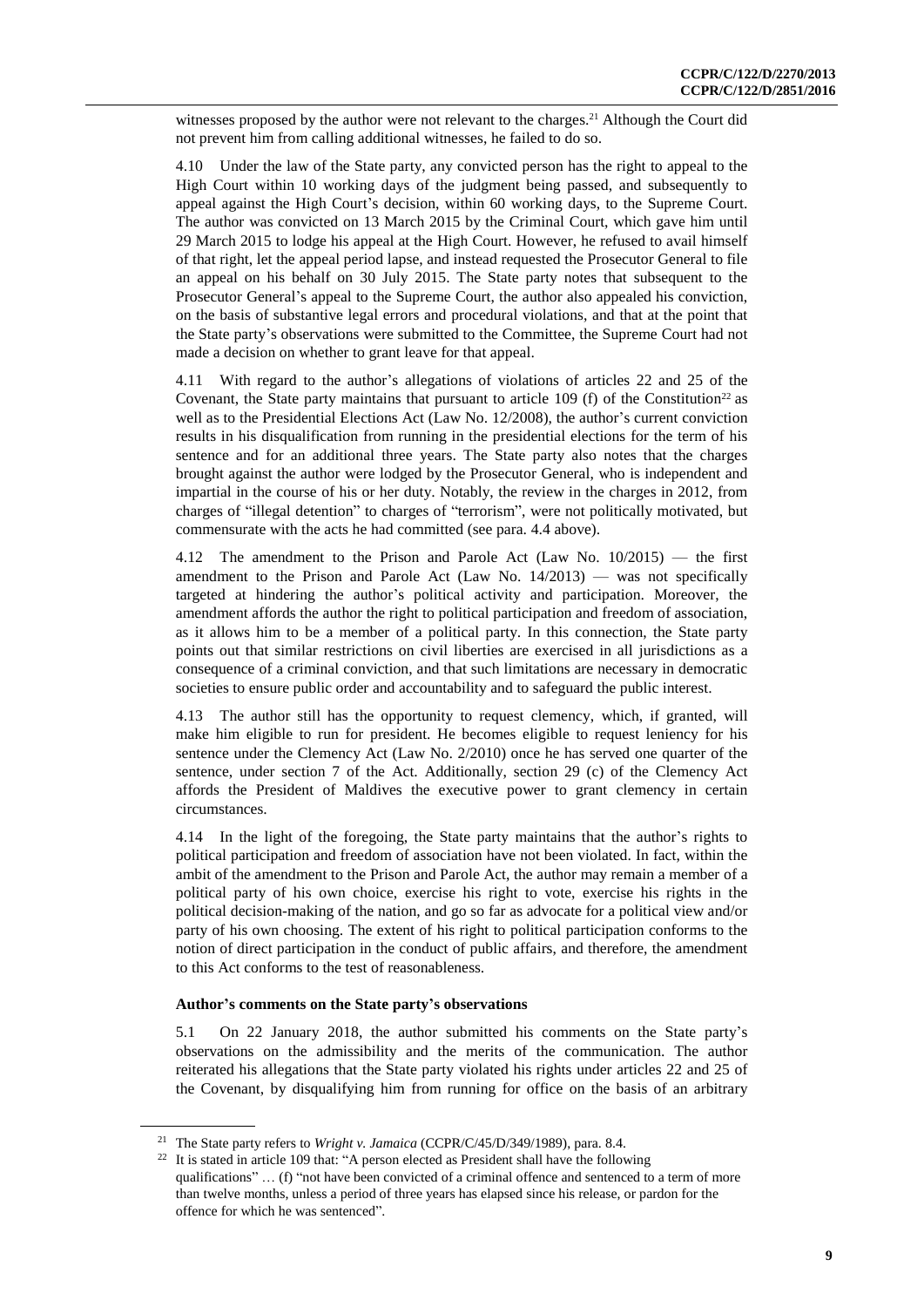arrest, trial, conviction and sentence, and prohibiting him from being the leader of his political party.

5.2 As to the facts of the case, the author submits that during the criminal proceedings there was no specific documentation or evidence before the Criminal Court which showed that he ordered the arrest of the Chief Justice, Judge A.M. He also submits that the politically motivated case against him remained inactive between July 2013 and January 2015, when the Jumhooree Party, a political party whose backing was crucial to the government coalition's narrow 2013 victory, left the ruling coalition and joined the author and the Maldivian Democratic Party in the opposition.

5.3 The author submits that conformity of his arrest, detention, trial, conviction and imprisonment, with the State party's human rights obligations, including the Covenant, was thoroughly examined by the Working Group on Arbitrary Detention (see para. 2.19 above), whose findings are confirmed by reports of States, international organizations and wellknown NGOs. The author reiterates that his arrest, trial, conviction, sentencing and imprisonment were arbitrary and in violation of the Covenant.

5.4 The author's right to the presumption of innocence was systematically violated and the actions of the Criminal Court indicated that the result of the trial was predetermined.<sup>23</sup>

5.5 The author was arrested on the basis of a defective arrest warrant that was not in conformity with the law. Firstly, the warrant was issued at the request of the Prosecutor General, when normally, only a criminal investigation agency, such as the police, requests arrest warrants from the Criminal Court. Neither the Constitution nor the Prosecutor General's Act gives the Prosecutor General the power or authority to request arrest warrants. The fact that the Prosecutor, acting outside of his authority, took the time to personally request the arrest warrant is both irregular and strongly suggests that his decision was politically motivated. Secondly, the warrant, issued on 22 February 2015, omitted critical information, including the place where the author should be detained, the period of his detention, and when he was to be brought to court. Therefore, the police did not have the authority to arrest or detain him. To cover up its error, the Court issued a second warrant the following day, ordering the police to present the author at a specific time. Finally, the justification for issuing an arrest warrant pending trial was without merit. It was stated on the warrant that the author was being detained on suspicion that he was "likely to abscond to avoid facing terrorism charges". However, he had never absconded from court, nor taken the opportunity to flee or go into hiding, during numerous opportunities to travel abroad in the preceding few weeks. The author attempted to raise these procedural errors and irregularities with the High Court, requesting a hearing to consider the legality of his arrest and request bail. The High Court scheduled a hearing regarding the issue of the first arrest warrant for 15 March 2015 — two days after he had been summarily convicted and sentenced in the Criminal Court.

5.6 The judges in charge of the author's trial lacked independence and impartiality. Two of the three judges presiding over his case were not only present at Judge A.M.'s arrest and were close friends of Judge A.M., they also submitted witness statements on behalf of Judge A.M. to the police and the country's Human Rights Commission, and were listed as witnesses for the prosecution in the author's case, when the charges were still framed as "illegal detention". <sup>24</sup> Despite the author's request, these judges refused to recuse themselves. The judges demonstrated bias against the author during the trial. For instance, they refused to allow the author to call any witnesses in his defence, and they limited the crossexamination of five out of the nine prosecution witnesses; they themselves were leading State officials who were witnesses through their testimony; and they called Judge A.M.,

<sup>&</sup>lt;sup>23</sup> See Working Group on Arbitrary Detention, opinion No. 33/2015, para. 24; the press release of the Special Rapporteur on the independence of judges and lawyers (as per footnote 7 above); and Amnesty International, "Maldives should end the assault on human rights", 5 May 2015.

<sup>&</sup>lt;sup>24</sup> Working Group on Arbitrary Detention, opinion No. 33/2015, para. 103 (ii); and the Bar Human Rights Committee of England and Wales, "Trial observation report: prosecution of Mohamed Nasheed, former President of the Republic of the Maldives" (April 2015), pp. 5 and 39. See also footnote 7.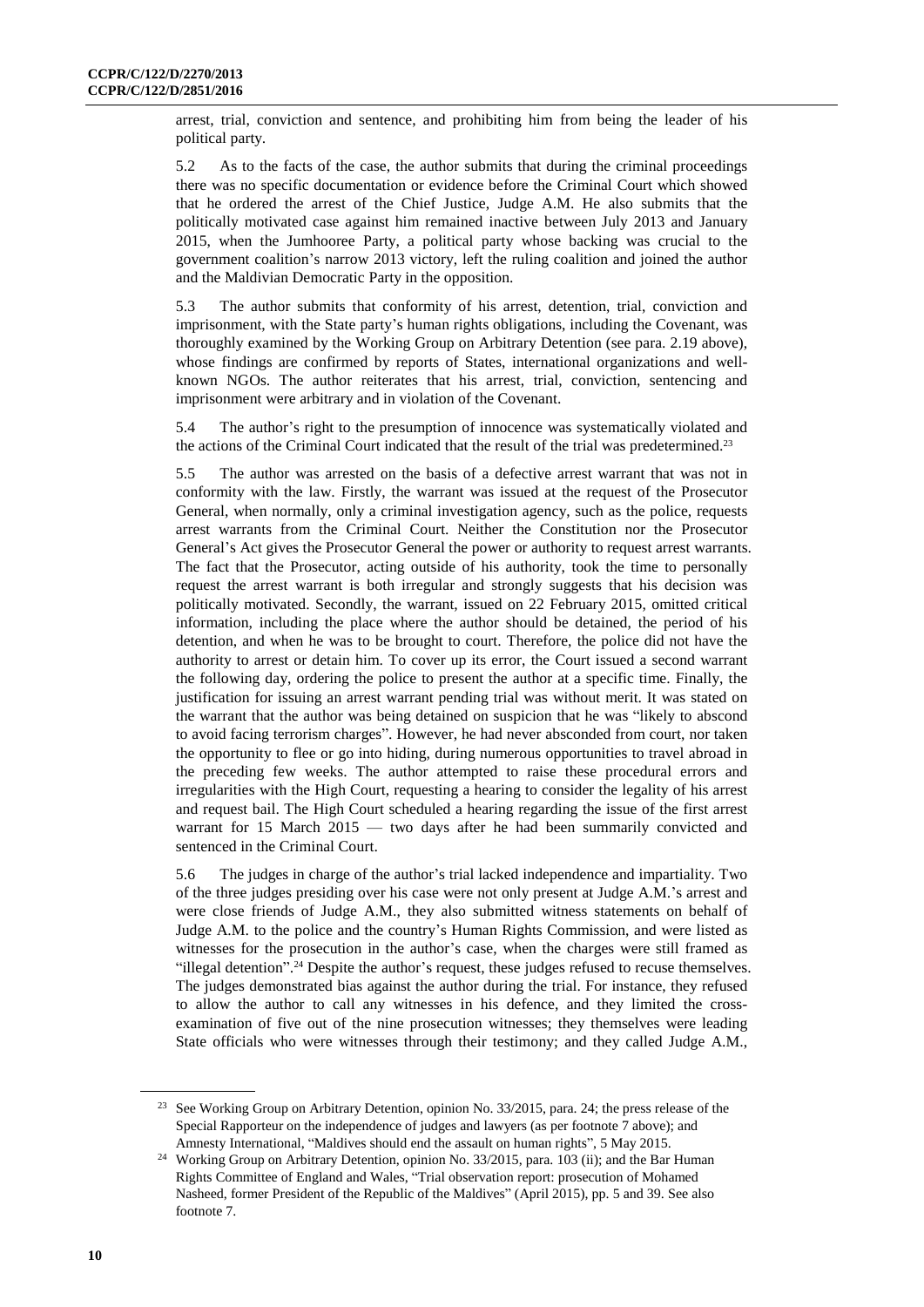their boss, as a witness to testify for the prosecution.<sup>25</sup> The alleged victim, Judge A.M, was very much present and involved in all affairs of the court in general, and in the author's case in particular.<sup>26</sup> Furthermore, there was a lack of legal basis for the judges to convict the author, since the author's alleged conduct — an unlawful arrest — does not satisfy the actus reus element under the Prevention of Terrorism Act 1990, which itself is a violation of international law and should be invalid because of its vagueness. Even assuming that the alleged action did satisfy the definition of terrorism, there was no evidence presented in the court that the author ordered the arrest of Judge A.M.

5.7 The Prosecutor General was biased and the prosecution of the author was politically motivated. The Prosecutor General was also a witness to the arrest of Judge A.M., and was himself, at the time, a judge in the Criminal Court of Maldives.<sup>27</sup> Despite the author's request, the prosecution team submitted that the Prosecutor General would recuse himself if and when he felt it was necessary, but he never did. Against this background, the lack of prosecutorial impartiality and independence, together with the politically motivated and selective nature of the author's prosecution, violated the principle of equality before the courts as enshrined in article 14 (1) of the Covenant.

5.8 The author did not have adequate time and facilities for the preparation of his defence, since, inter alia, only 20 days elapsed from his arrest to his sentencing; proceedings on the merits began the day after the author's arrest, and when he was notified of the new charges the author and his counsel were denied access to evidence; and the author's counsel was absent from key hearings in the case.<sup>28</sup> He was also arbitrarily denied the right to present any witnesses and unable to cross-examine witnesses. For instance, his defence counsel was prohibited from questioning the credibility of the prosecution's witnesses to establish bias or otherwise discredit their testimony. Cross-examination was limited in this fashion for five out of the nine witnesses presented by the prosecution.<sup>29</sup> The author was denied the right to be assisted by counsel throughout the whole proceedings. Likewise, in practice, he had no opportunity to file an appeal against his sentence and conviction, which was denied in part because of a sudden change by the Supreme Court of the appeal rules, and the delay in providing the trial record to the defence (see para. 2.17 above).<sup>30</sup> The Supreme Court shortened the deadline for the filing of appeals to 10 days, and the author was only provided with an incomplete and inaccurate trial report, 11 days after the judgment had been rendered.

5.9 The author refers to the findings of the Working Group on Arbitrary Detention and argues that his detention resulted from the exercise of his rights as a political opposition leader to express views contrary to those of the government authorities, to associate with his own and other political parties, and to participate in public life in Maldives.<sup>31</sup> Thus, it constituted a violation of his right to freedom of opinion.

5.10 In the light of the above, the author reiterates that his arbitrary and politically motivated detention, trial, sentence and conviction on charges of terrorism, together with the amendment to the Prison and Parole Act, constituted a violation of his rights under articles 22 and 25 of the Covenant. He points out that his prosecution and detention were a result of his association with the Maldivian Democratic Party opposition party and of his participation in the conduct of public affairs as leader of that party, and were an attempt to

<sup>&</sup>lt;sup>25</sup> Bar Human Rights Committee of England and Wales, "Trial observation report", p. 53.

<sup>26</sup> Ibid., p. 38.

<sup>&</sup>lt;sup>27</sup> Working Group on Arbitrary Detention, opinion No. 33/2015, para. 103 (ii); and the press release of the Special Rapporteur on the independence of judges and lawyers (as per footnote 7 above).

<sup>&</sup>lt;sup>28</sup> Working Group on Arbitrary Detention, opinion No. 33/2015, paras. 103 (iv), (v) and (vi) and 104 (iv); the OHCHR press release (as per footnote 7 above); and the Bar Human Rights Committee of England and Wales, "Trial observation report" (as per footnote 24 above), pp. 5 and 46.

<sup>&</sup>lt;sup>29</sup> Working Group on Arbitrary Detention, opinion No. 33/2015, para. 103 (iii); the OHCHR press release (as per footnote 7 above); the press release of the Special Rapporteur on the independence of judges and lawyers, of 19 March 2015; the Bar Human Rights Committee of England and Wales, "Trial observation report" (as per footnote 24 above), p. 53; Amnesty International, "Maldives should end the assault on human rights" (as per footnote 23 above).

<sup>&</sup>lt;sup>30</sup> Working Group on Arbitrary Detention, opinion No. 33/2015, paras. 103 (viii) and 104 (viii).

<sup>&</sup>lt;sup>31</sup> Working Group on Arbitrary Detention, opinion No. 33/2015, para. 97.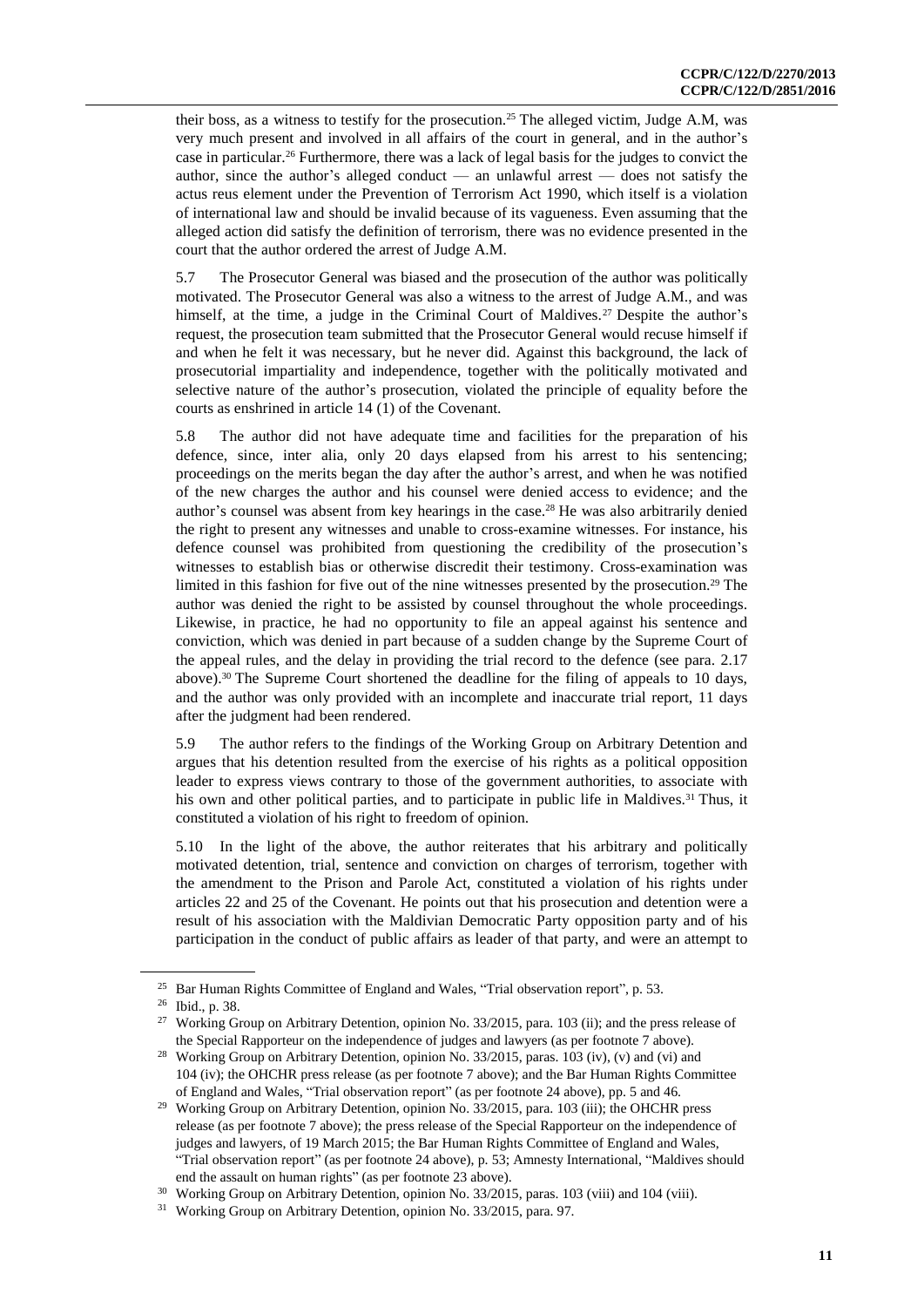suppress their involvement in national politics in violation of his right to freedom of association and to take part in public affairs and be elected without unreasonable restrictions.<sup>32</sup> He also submits that the State party has failed to provide any independent report from an international organization, a State, an NGO or the media to support its assertion that his prosecution was not politically motivated. On the contrary, credible reports indicate that the amendment to the Prison and Parole Act was adopted to target him and to prevent him from taking part in political activities. In this connection, the State party has failed to explain how the law prohibiting convicts from political participation is consistent with its obligations under articles 22 and 25 of the Covenant.

# **State party's failure to cooperate with the procedure concerning communication No. 2270/2013**

6. In notes verbales dated 17 July 2013, 11 February 2015, 25 November 2015 and 1 February 2017, the Committee requested the State party to submit to it information on the admissibility and merits of communication No. 2270/2013. The Committee notes that this information has not been received. The Committee regrets the State party's failure to provide any information with regard to the admissibility or the substance of the author's claims. It recalls that article 4 (2) of the Optional Protocol obliges States parties to examine in good faith all allegations brought against them and to make available to the Committee all information at their disposal. In the absence of a reply from the State party, due weight must be given to the author's allegations, to the extent that they are substantiated.<sup>33</sup>

# **Issues and proceedings before the Committee**

# *Consideration of admissibility*

7.1 Before considering any claim contained in a communication, the Committee must decide, in accordance with rule 93 of its rules of procedure, whether the communication is admissible under the Optional Protocol.

7.2 The Committee has ascertained, as required under article 5 (2) (a) of the Optional Protocol, that the same matter is not being examined under another procedure of international investigation or settlement.

7.3 The Committee notes the author's claim that he has exhausted all effective domestic remedies available to him. In the absence of any objection by the State party in that connection, the Committee considers that the requirements of article 5 (2) (b) of the Optional Protocol have been met.

7.4 The Committee notes the author's claims under article 14 of the Covenant in communication No. 2270/2013 regarding the initial criminal proceedings, in which he was charged under article 81 of the Penal Code; and his claims that he was tried by a biased and non-independent court, and that he was not treated equally before courts due to his political status. The Committee also notes that, although in communication No. 2851/2016 the author did not expressly raise a claim that article 14 was violated within the second part of the same judicial proceedings in 2015, in which the author was finally sentenced and convicted on charges of terrorism, both parties have provided the Committee with allegations and arguments in relation to the fairness of that part of the judicial proceedings. The Committee observes that the author has referred to relevant reports and provided sufficient detailed information concerning the fairness of both proceedings. Accordingly, the Committee considers that the author's claims under article 14 have been sufficiently substantiated for the purpose of admissibility.

7.5 The Committee notes the State party's arguments that the author's claims under articles 22 and 25 of the Covenant, in relation to the judicial proceedings in which he was sentenced and convicted on charges of terrorism, and accordingly barred from political office, are manifestly ill-founded. However, the Committee observes that the author has

<sup>&</sup>lt;sup>32</sup> Bar Human Rights Committee of England and Wales, "Trial observation report" (as per footnote 24 above), p. 22. The author also refers to the Committee's general comment No. 25, para. 26.

<sup>33</sup> See *Samathanam v. Sri Lanka* (CCPR/C/118/D/2412/2014), para. 4.2.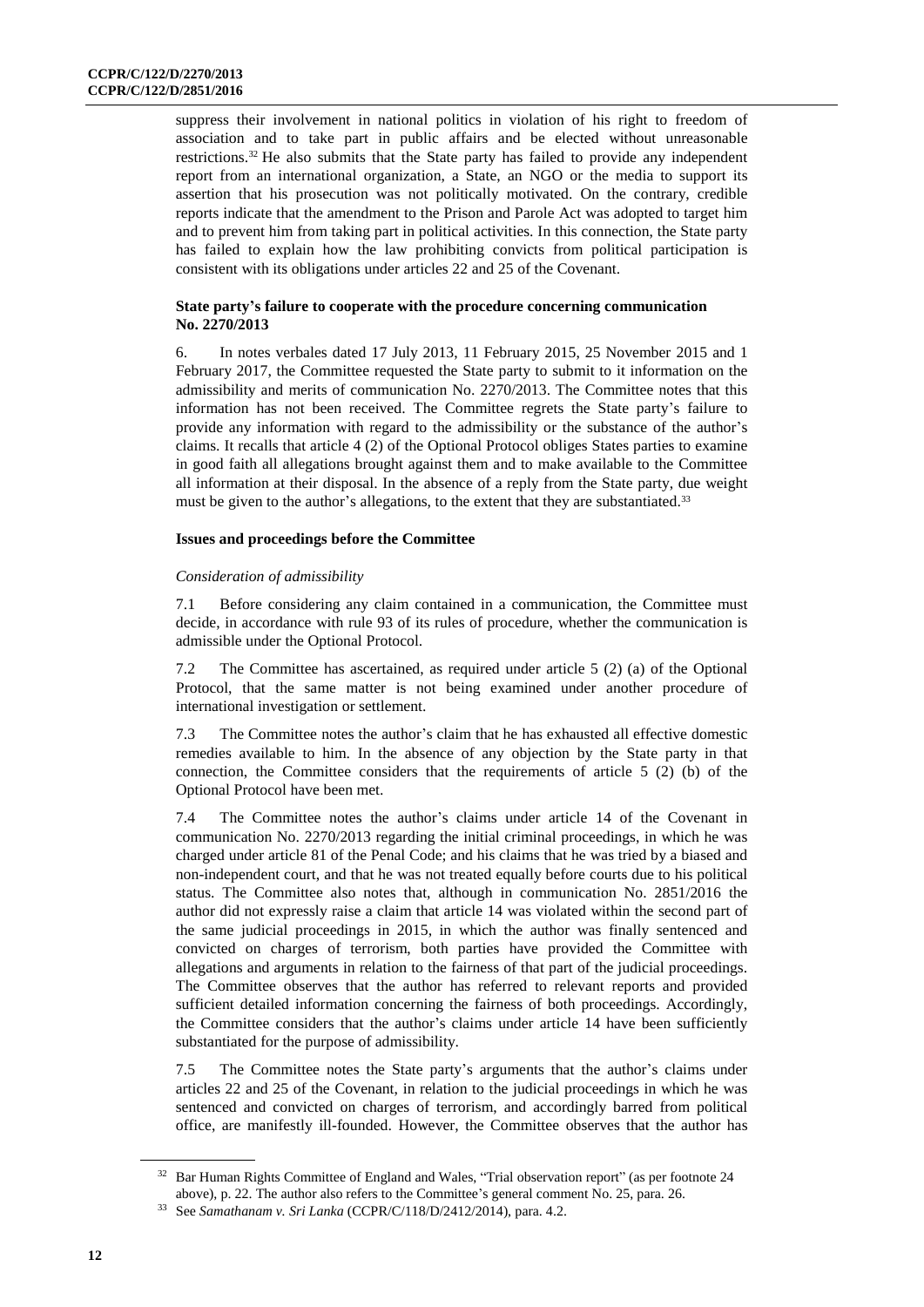sufficiently substantiated these claims, for the purpose of admissibility, and has provided the Committee with relevant and detailed information. The Committee therefore considers these claims admissible.

7.6 As all admissibility requirements have been met, the Committee declares the author's claims under articles 14, 22 and 25 of the Covenant admissible and proceeds with its consideration of the merits.

### *Consideration of the merits*

8.1 The Committee has considered the case in the light of all the information submitted to it by the parties, in accordance with article 5 (1) of the Optional Protocol.

8.2 The Committee takes note of the author's allegations that his rights under article 14 of the Covenant were violated within the initial criminal proceedings in which he was charged under article 81 of the Penal Code, since the prosecution was politically motivated, the Magistrates' Court was not legally competent and independent, and the bench of judges that had been constituted to hear his case had been established in an arbitrary manner. In that regard, the author argues that the Judicial Service Commission established a special court in the Magistrates' Court and appointed three special judges in order to conduct his trial; that the Judicial Service Commission was controlled by the then-government parties and government-aligned individuals, including one who became a candidate in the 2013 presidential elections, as well as members of the judiciary; and that although on 5 December 2012 the Supreme Court held, by majority, that the Magistrates' Court had been established in accordance with the law and could operate as a court of law, the deciding vote in the case was cast by the Chief Judge of the Supreme Court, who was also the President of the Judicial Service Commission, the body that established the Magistrates' Court. The Committee also observes that reports provided by the author $34$  indicate that there were serious concerns about the lack of independence of the judiciary, including the Supreme Court, and about the inadequate and politicized composition of the Judicial Service Commission. Those reports also state that the Magistrates' Court was unlawfully constituted and that the bench of judges in charge of hearing the author's case also seemed to have been set up in an arbitrary manner, without following procedures prescribed by law. The State party has not responded to the author's above-mentioned allegations and the findings of the reports provided in support of those claims.

8.3 The Committee further observes that, in 2012, the author was charged under article 81 of the Penal Code with allegedly abusing his power and allegedly ordering the illegal detention of the Chief of Justice of the Criminal Court in Malé. After proceedings had been suspended for a considerable time, in February 2015 the Prosecutor General requalified the charges against the author, based on the same facts, as offences of terrorism under section 2 (b) of the Prevention of Terrorism Act 1990. Three weeks later, on 13 March 2015, the Criminal Court found the author guilty of terrorism and sentenced him to 13 years' imprisonment. The State party maintains that the requalification of charges was not politically motivated and that the author's sentence and conviction were commensurate with the acts he allegedly committed — ordering the military to abduct a serving judge of the Criminal Court and hold him incommunicado for 21 days. The Committee observes, however, that the State party has not explained the legal basis for requalifying the charges against the author and charging him with terrorism. Nor has the State party shown how the author's alleged conduct satisfies the elements of the crime of terrorism under the Prevention of Terrorism Act 1990. Furthermore, it observes that the crime of terrorism as established in section 2 (b) of the Prevention of Terrorism Act (see footnote 4) is formulated in a broad and vague fashion that is susceptible to wide interpretation, as in the author's case, and does not comply with the principle of legal certainty and predictability. The Committee also observes that despite the requalification of charges, the trial started the day after the author's arrest, when he was notified of the charges; that the author was not allowed to be represented by the counsel of his choice because two days were required for counsel to register; and that the Criminal Court delivered its judgment a few weeks later, on 13 March 2015. Although the State party maintains that the facts of the author's case date

<sup>34</sup> See footnotes 1 and 8–10.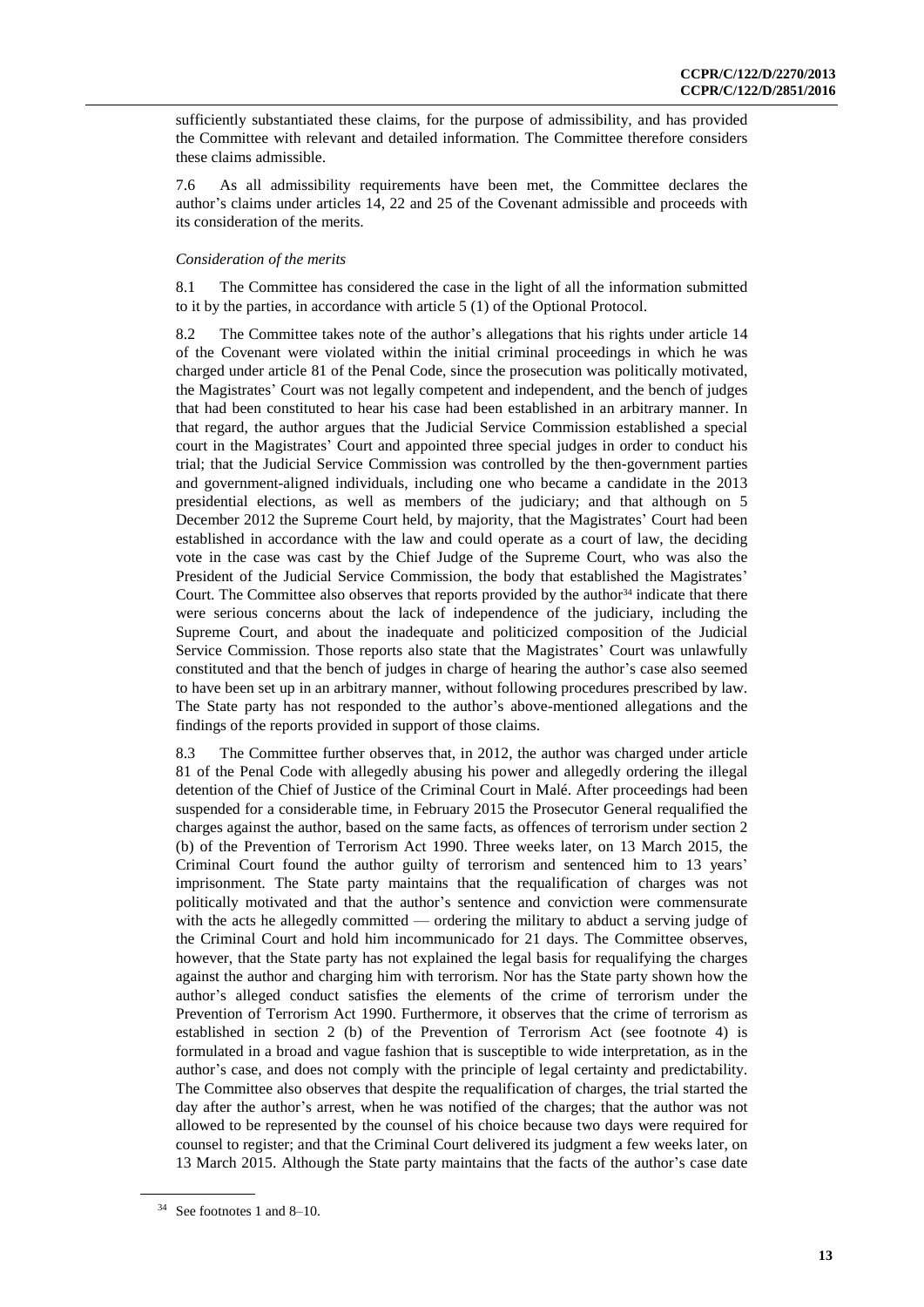back to February 2012, and that his legal team, which remained unchanged, was given sufficient time to prepare for trial during the criminal proceedings, the Committee observes that the State party has not shown that the author was afforded adequate time to prepare his defence after the new charges were notified. Moreover, the Committee observes that the State party has not rebutted the author's allegations that the judges in charge of his trial lacked independence and impartiality since two of the three judges presiding over his case were not only close friends of Judge A.M. and present at his arrest, but they also submitted witness statements on behalf of Judge A.M. to the police and the country's Human Rights Commission, and were listed as witnesses for the prosecution when the charges were still framed under article 81 of the Penal Code. Against this background, the Committee considers that the judicial proceedings in which the author was finally convicted and sentenced for terrorism violated the right to fair trial, and, therefore, that the author's rights under article 14 (1) and (3) of the Covenant were violated.

8.4 The Committee notes the author's allegation that his rights under article 25 were violated since the original criminal proceedings against him were politically motivated and instituted in order to prevent him from running in the 2013 presidential elections. The Committee also notes the author's allegation that his right to stand for election under article 25 of the Covenant was unreasonably restricted as a result of his arbitrary detention and conviction on charges of terrorism in 2015, on the basis of an unfair trial. The author submits that the judicial proceedings were also politically motivated; that his conviction and sentence were an attempt to ultimately prevent him from participating in the 2018 presidential elections, since he has been subjected to a 16-year disqualification from running for political office (until after 2031); and that he is banned from holding a leadership position in a political party under the 2015 amendment to the Prison and Parole Act.

8.5 The Committee also notes the State party's arguments that the author's detention, sentence and conviction cannot be deemed arbitrary and that the restrictions on his rights to political participation and association are therefore justified and reasonable. According to the State party, the author's conviction on charges of terrorism and his subsequent sentence of 13 years' imprisonment were in accordance with the law and were imposed within judicial proceedings in which all judicial guarantees were observed, and were not politically motivated. As a result, the author is disqualified from running in the presidential elections for the term of his sentence and for an additional three years, pursuant to article 109 (f) of the Constitution and to the Presidential Elections Act (Law No. 12/2008). Moreover, in accordance with the amendment to the Prison and Parole Act, the author may, inter alia, exercise his right to vote, exercise his rights in the political decision-making of the nation, and advocate for a political view and/or party of his own choosing.

8.6 The Committee recalls that article 25 of the Covenant recognizes and protects the right of every citizen to take part in the conduct of public affairs, the right to vote and to be elected, and the right to have access to public service. Whatever form of constitution or government is in force, the exercise of these rights by citizens may not be suspended or excluded except on grounds which are established by laws that are objective and reasonable. <sup>35</sup> Persons who are otherwise eligible to stand for election should not be excluded by reason of political affiliation.<sup>36</sup> The Committee also recalls that if a conviction for an offence is a basis for suspending the right to vote or to stand for office, such restriction must be proportionate to the offence and the sentence. <sup>37</sup> The Committee considers that when this conviction is clearly arbitrary or amounts to a manifest error or a denial of justice, or the judicial proceedings resulting in the conviction otherwise violate the right to fair trial, it may render the restriction of the rights under article 25 arbitrary.

8.7 In the case at hand, the Committee observes that although criminal proceedings against the author for charges under article 81 of the Penal Code were suspended in July 2013 and he was ultimately able to run for the presidency in the November 2013 elections, which he narrowly lost, reports indicate that those proceedings raised serious concerns in

<sup>35</sup> See the Committee's general comment No. 25, paras. 3 and 4.

<sup>36</sup> Ibid., para. 15.

<sup>37</sup> See the Committee's general comment No. 25, para. 14; and *Dissanayake v. Sri Lanka*, para. 8.5.